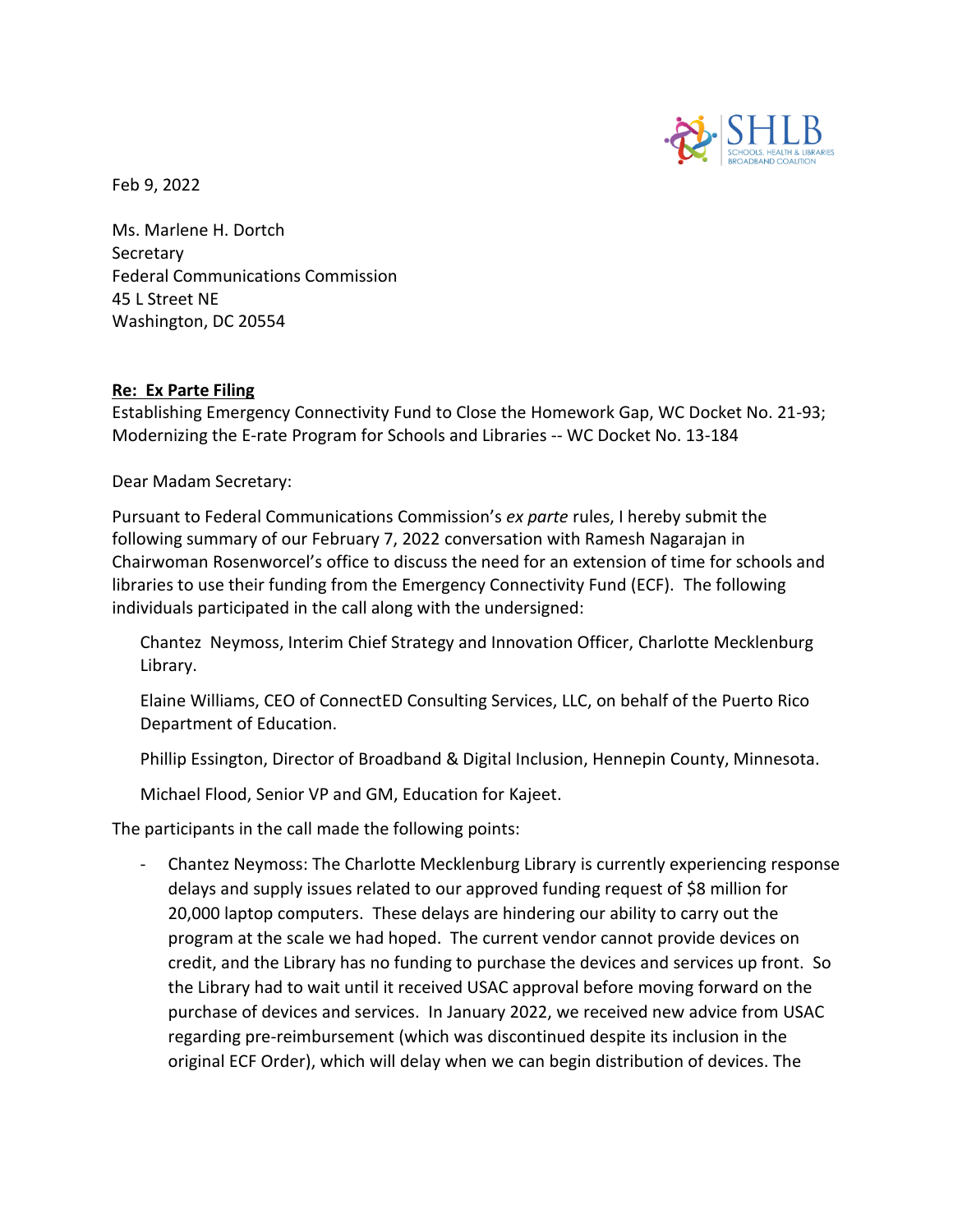Library is now going through an RFP process to get vendors. The Library will only be able to spend a fraction of its ECF award by June 30, 2022.

- Elaine Williams: The Puerto Rico Department of Education has 857 schools, 265,000 students, and 33,000 teachers. The PRDE conducted a survey and found that 61% of students and 80% of teaching staff did not have sufficient internet at home for remote learning and teaching, which made it difficult for the students to use the laptops and iPads that the school district issued. The PRDE received approval for about \$70 million in funding in November, 2021. Unfortunately, two service providers notified the PRDE that they could not supply the initially scheduled devices on time because of supply chain problems. So the vendors had to find a more readily available product. The PRDE submitted a service substitution request, which was filed with USAC Nov. 23, and which was approved Dec. 30. Then the PRDE launched its program on Jan. 17, 2022. USAC staff has been very responsive, but the fact is that the program will only benefit students for a portion of the second semester despite everyone's best efforts.
- Additional time is also needed to deliver the Wi-Fi hotspots to approved participants. In the 3 weeks since the Department's Wi-Fi hotspot program launched, 92,000 applications for devices have been approved, but only 31,500 participating households (34%) have received the devices. Each device is handed out in person or distributed by mail. It is moving smoothly but it takes time. It may take another 30-60 days to distribute all of the 188,000 Wi-FI hotspots approved by USAC. At the same time, the best estimate is that \$20-30 Million will be unused by June 30 because of approval and distribution delays. It would be a huge benefit for the students and teachers if the PRDE could use this awarded funding for the next school year to complete distribution of the devices and for internet service. The PRDE is deeply worried about what to do if the program is not extended. For them, providing emergency relief for only 4-5 months would almost be worse than no relief, given the tremendous amount of time and effort it has taken to prepare for equipment distribution, service commencement and compliance reporting.
- Phil Essington: Hennepin County is the largest county in Minnesota including Minneapolis and several surrounding towns, and including 22 school districts. The Hennepin County grant is rather modest: \$489,000 allocation. The challenge is that staffing and support could not start until the application was approved in November. The vendors wanted new contracts for the distribution of devices and service, so there was additional legal wrangling, which took more time. The County is scheduled to launch the program this Wednesday, Feb. 9, which is well behind where it wanted to be. We are moving as quick as possible, so an extension would be helpful.
- Michael Flood: Kajeet's focus on off-campus access and digital equity for over a decade is closely aligned with the ECF program. Kajeet serves 2,500 schools, districts, libraries,